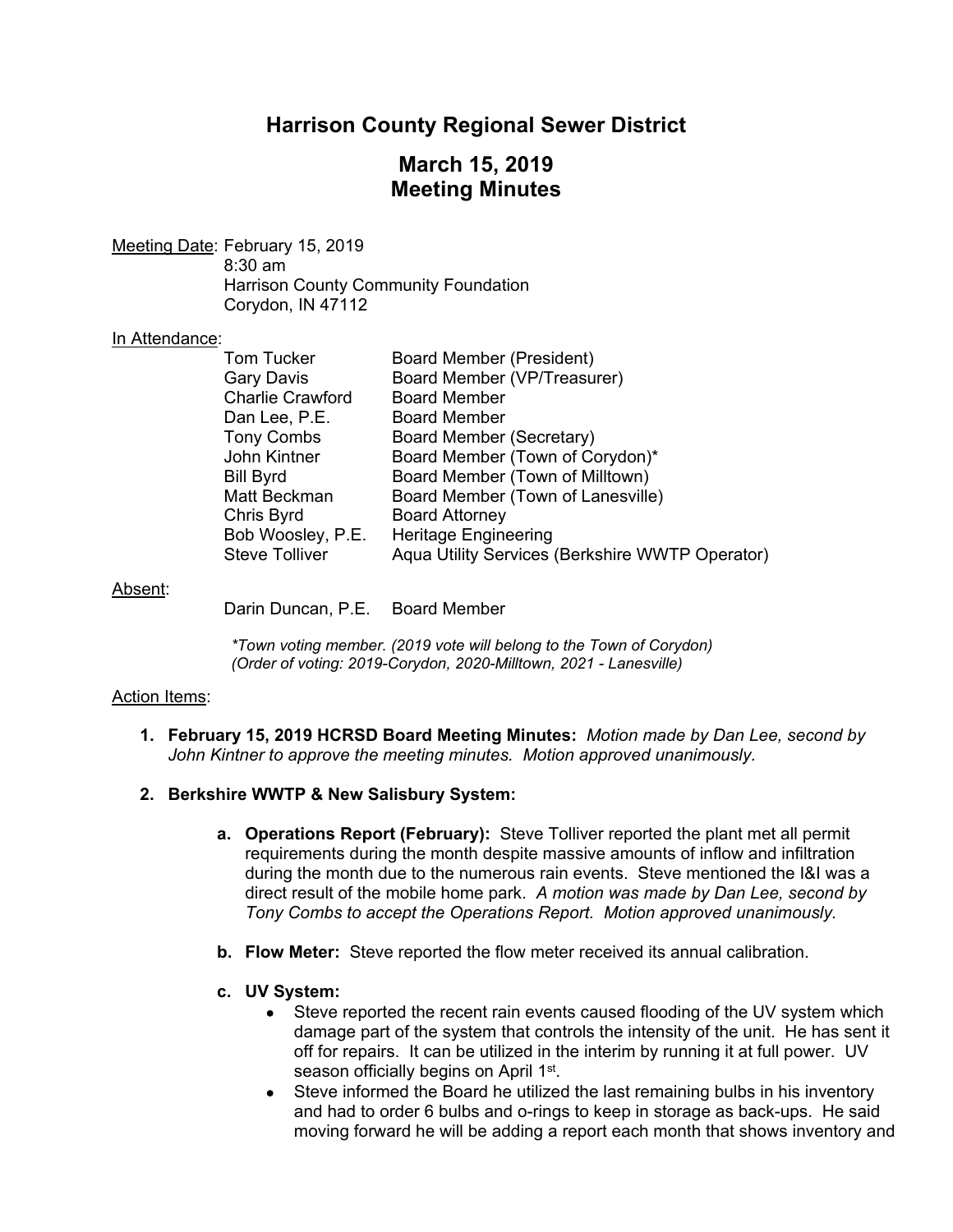if anything has been utilized during the month. He feels this will keep everything transparent for the Boards information.

**d. Monitoring Equipment Replacement:** Steve is still in the process of securing quotes and looking at options for the replacement equipment.

## **3. New Salisbury Sewer System:**

- **a. Repair of Corydon Junction Force Main:** The force main was damaged as a result of a new water meter being installed for a new home. The boring machine used to install the water line cut into the top of the force main. Bob Woosley contacted Dan Cristiani Excavating and had them make the emergency repair. The line has now been repaired and is back in service. Bob contacted Ramsey Water regarding this matter. They have shown proof of calling in their utility locates, for whatever reason the District does not show receiving a utility locate request. Matt Beckman suggested we follow up with 811 to determine where the locate request was sent. Bob will follow up with 811.
- **b. Star Gas Lift Station fence damage:** On March 2, 2019 a driver lost control of their vehicle and caused damage to the fence. Per the police report obtained the driver unfortunately did not survive the accident. Our insurance carrier has instructed us to have the fence repaired immediately and send them a copy of the invoice. They will take care of getting it paid. Bob Woosley is in the process of getting this work completed.
- **c. Extension of Sewer to proposed Veterinary Clinic (7750 SR 135) and 7770 SR 135:** Bob reviewed the request for sewer service at 7770 SR 135. The property owners septic system has begun to fail and they are looking for a way to connect to the sanitary sewer system. Bob has prepared a preliminary plan that would allow for connection of both 7770 and 7750 SR 135. Estimated cost for these improvements is \$40,0000. This would be a small diameter force main with each parcel being required to install a privately owner grinder pump. The Board instructed Bob to approach the EDC to determine if they had funds to put towards assistance in construction of this line.
- **d. Service to vacant 1 acre tract along SR 64 (between the Eye Clinic and Car Lot):**  Clayton Homes (based out of Georgetown, IN) has a client that would like to locate a 5 bedroom home on this parcel. They are concerned a conventional septic system may not have sufficient room or the soils may not sustain a system. They have asked if the District would allow for connection to the existing 6" force main that runs along SR 64. The Board had a lengthy discussion, some in favor of allowing this immediately while others wanted to know if they investigated the option for an onsite system and if that had been ruled out. The Board instructed Bob to ask Clayton Homes if they have ruled out the use of a septic system.
- **4. HCCF Funding Request:** Bob Woosley provided a copy of the funding request letter submitted to the Harrison County Community Foundation for planning grant funds per the discussion at the February meeting. See last month's notes regarding the request and discussion held with Steve Gilliland (HCCF) and Lisa Long (Chamber of Commerce).
- **5. Milltown WWTP Improvements Project:** Bob Woosley and Bill Byrd provided an update on the Town's efforts to secure funding from Harrison and Crawford Counties. The Town has committed to moving forward with the project regardless if they secure funding from either County. If they fail to secure funds from the Counties the project